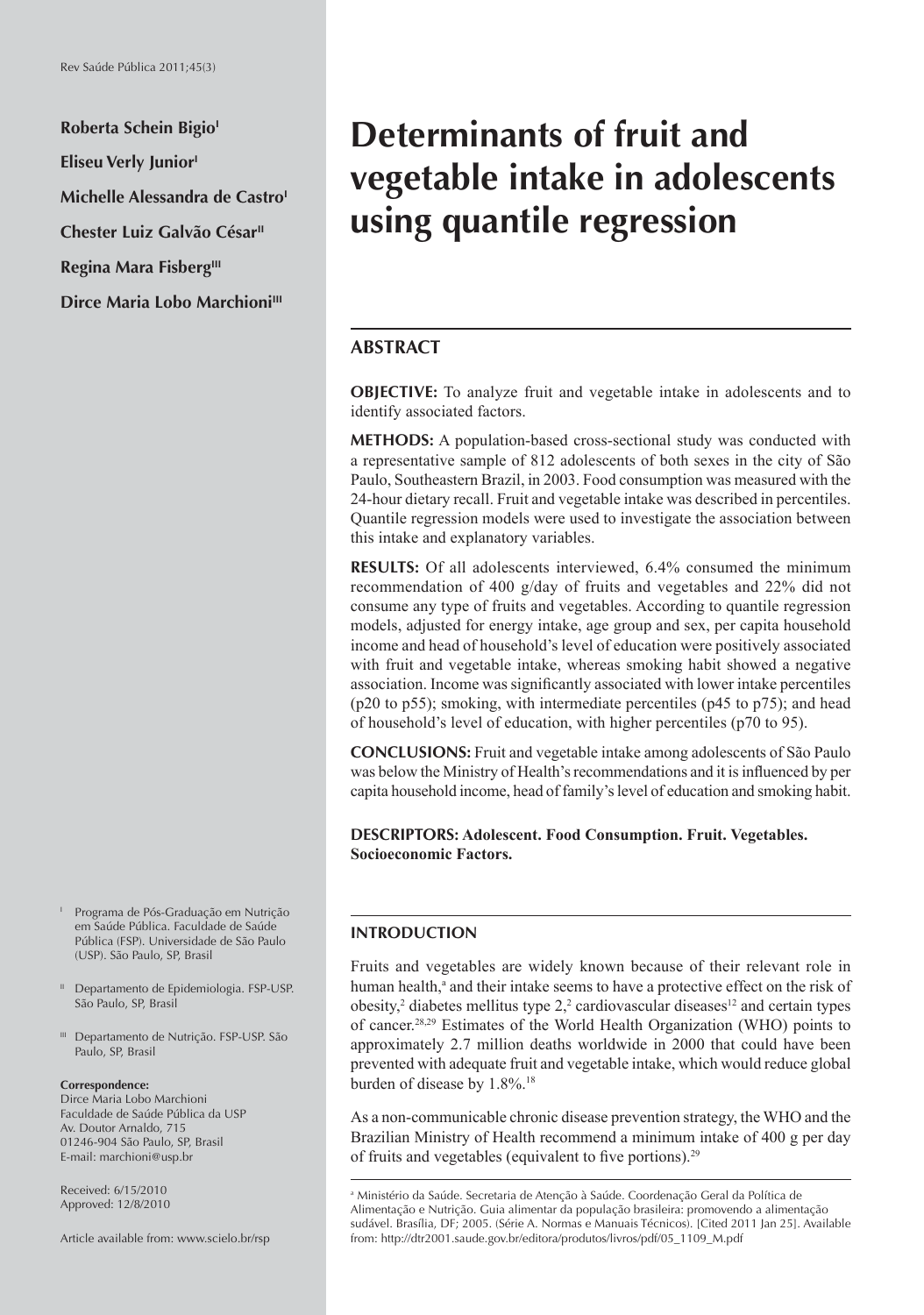The 2002-2003 Pesquisa de Orçamentos Familiares (Household Budget Survey) recommends that the caloric contribution of fruits and vegetables in diet be 2.3%.7 In an analysis of food availability trend in Brazilian households, Levy-Costa et al  $(2005)^{17}$ observed that this contribution has remained low in the last 30 years.

In Brazil, estimates of fruit and vegetable intake among adolescents are scarce and, in their majority, originate from studies conducted with non-representative samples. In addition, the food frequency questionnaire, the method of investigation generally used, does not provide accurate intake measurements.5,21

The present study aimed to analyze fruit and vegetable intake among adolescents and to identify associated factors.

### **METHODS**

A population-based cross-sectional study was conducted in 2003, resulting from the multicenter research project entitled Inquérito de Saúde de São Paulo (ISA-Capital – City of São Paulo Health Survey). The ISA-Capital was developed to collect data on the health and diet of adolescents, adults and elderly individuals of the city of São Paulo, Souhteastern Brazil. The present study used data on 812 adolescents aged between 12 and 19 years. Sample was stratified into clusters, in two stages: census tract and household. More details on the sampling process can be found in Castro et al.<sup>6</sup>

Qualified interviewers conducted a household survey with a structured questionnaire to investigate demographic, anthropometric, socioeconomic, family and lifestyle characteristics.

Food intake was measured with the 24-hour dietary recall, a method applied according to the multiplepass method, structured in five steps: 1) quick list, where participants list all the foods and beverages consumed uninterruptedly; 2) forgotten list, where participants are asked about commonly forgotten foods consumed, such as candies, coffees and sodas; 3) time and location of food and beverage intake; 4) detailing cycle, where the way of preparation and amounts consumed are described; and 5) final review, which verifies whether a certain food consumed during the day was not previously recorded. 20 This method helps individuals to recall foods and beverages consumed on the day before the interview and to record them in a detailed way, thus reducing dietary measurement errors.24 Adolescents were instructed to record the foods consumed according to household measures and to mention the way of preparation, seasonings and commercial brands.

Information about food intake was reviewed to identify possible errors of completion and to convert household measures of foods and beverages into grams and milliliters, respectively.23 The Nutrition Data System for Research (NDS) software was used (2007 version, NCC, University of Minnesota, Minneapolis, USA) to obtain nutritional values.

Daily intake (in grams) of fruits and vegetables was calculated to create the fruit and vegetable variable. This variable was comprised of all types of fruits and vegetables, whether they were consumed raw or cooked, peeled or unpeeled, including those used as ingredients in preparations. Researchers chose to quantify foods of the fruit and vegetable group included in preparations such as soups, side dishes and mixed dishes, aiming to measure all and every type of fruit and vegetable consumed, thus avoiding an underestimated intake of this food group. The preparations recorded in the 24-hour recall were quantified, typed and separated into their respective ingredients. Foods from the group of roots and tubers, such as potato, cassava and yam, were excluded because they do not belong to the fruit and vegetable group, according to the Guia Alimentar da População Brasileira (Brazilian Population Food Guide).<sup>a</sup> Fruit and vegetable intake was considered adequate when equal to or higher than 400 g/day, according to the Ministry of Health recommendations.<sup>a</sup>

Classification of the nutritional status was based on the cut-off points of Body Mass Index (BMI) according to sex and age proposed by the WHO.<sup>22</sup> Anthropometric measurements of self-reported weight and height were used to calculate BMI. Overweight or obese adolescents were grouped and classified as weight excess.

Adolescents who reported alcohol consumption, regardless of the type of beverage, frequency and quantity, were categorized as alcohol drinkers. Current or previous smoking habit was considered to define adolescents as smokers.

*Per capita* household income was estimated by adding the monthly incomes of all individuals of a household, divided by the total number of residents. A total of two categories of per capita household income were defined (up to one minimum wage; more than one minimum wage), according to the value of a minimum wage at the time of this study (R\$ 240.00 or US\$ 75.00).

Head of household's level of education was categorized according to the number of years of school completed (up to eight years; nine years or more).

Fruit and vegetable intake was stratified by sex and described as percentiles. Quantile regression models were constructed to identify the association between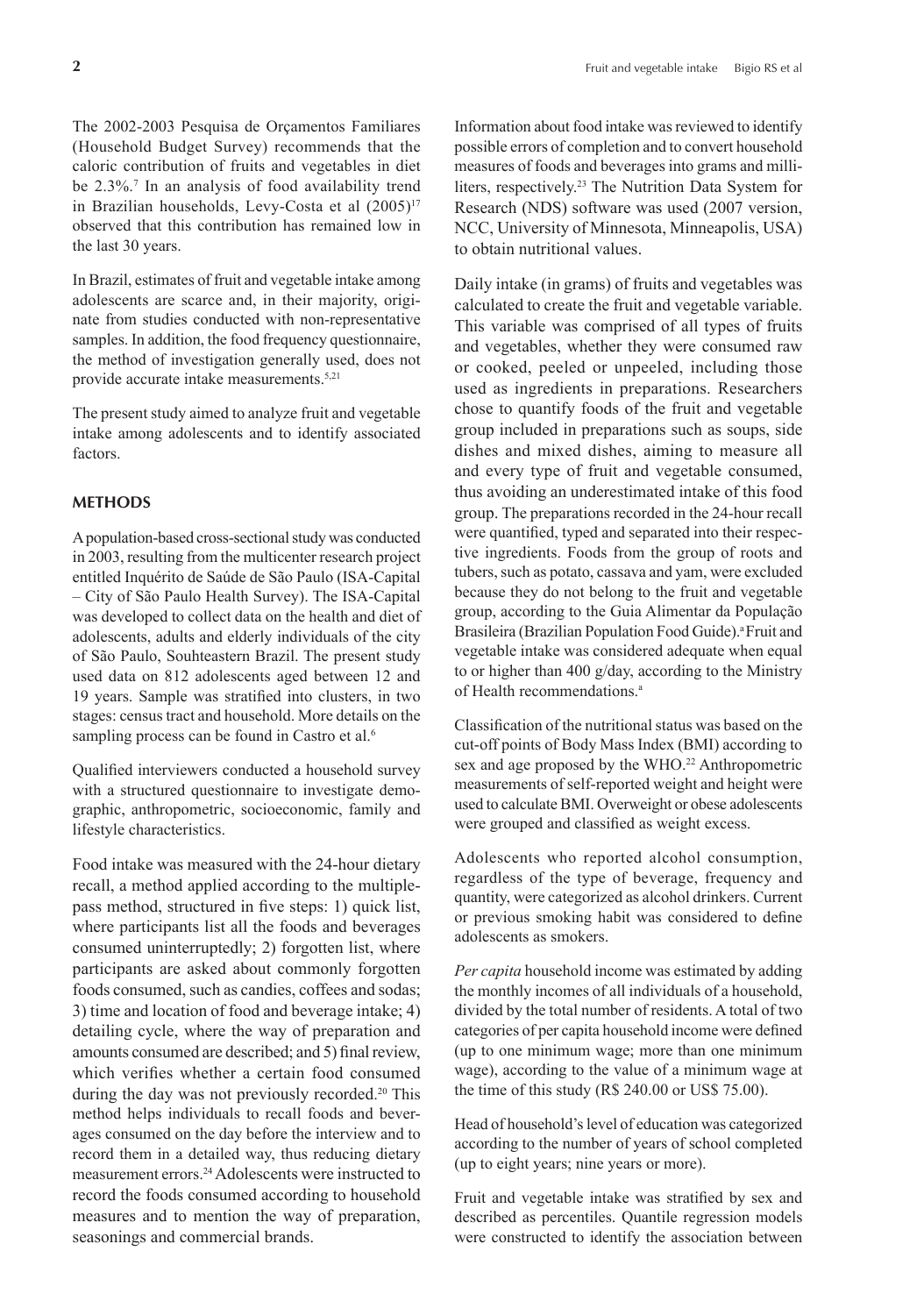fruit and vegetable intake and the variables analyzed. These models enable the effect of independent variables on different points of the distribution of the dependent variable to be observed and they are also appropriate when this variable is asymmetric and heteroscedastic, compared to the remaining variables in the model.<sup>4</sup>

Fruit and vegetable intake (grams/day) was the dependent variable. Dichotomous variables (head of household's level of education, *per capita* household income, smoking habit, drinking and age group) and continuous variables (energy (kcal/day) and BMI-for-age Z-score) were tested as independent variables.

Modeling was performed using the stepwise-forward procedure and the associated variables whose 95% confidence interval did not include zero remained in the model. Regression coefficients were simultaneously estimated at every five percentiles in the interval between the 20<sup>th</sup> and 95<sup>th</sup> percentiles of the same model to analyze the effect of independent variables throughout the entire distribution. This interval characterizes the distribution points in which fruit and vegetable intake is different from zero. Standard error for each of the estimated coefficients was calculated from the 400 replications, using the Bootstrap replication technique. Associations observed in a certain percentile may not be significant in another, because regression coefficients were estimated in several points of distribution. The

selection of models that achieved the best adjustments was based on the following two criteria: 1) association of explanatory variables in the highest number of percentiles; and 2) lowest confidence intervals of the coefficients of the main associated variables.

Stata statistical software (Statistics/Data Analysis, version 10.1, Texas, USA) was used in the analysis. The present study was approved by the Research Ethics Committee of the Faculdade de Saúde Pública da Universidade de São Paulo School of Public Health (Process 381, on 2/13/2001).

## **RESULTS**

The prevalence of overweight was 19%; smoking habit, 10%; and alcohol drinking, 39%. Among approximately 57% of adolescents, heads of households had eight years of education and 52% belonged to families with incomes equal to or lower than R\$ 240.00 (up to one minimum wage) (Table 1).

About 20% of adolescents did not consume fruits and vegetables on the day reported and 6.5% had an adequate intake ( $\geq$  400 g/day). Intake was also adequate between the 90<sup>th</sup> and 95<sup>th</sup> percentiles of distribution, in the majority of variables investigated in the analysis stratified by sex (Table 1). The proportion of individuals

Variable Male **Male** Female n % P5 P25 P50 P75 P90 P95 n % P5 P25 P50 P75 P90 P95 Age (years) 12 to 15 196 46.5 0 0 66.7 172.4 307.0 460.3 183 46.8 0 15.4 62.5 157.5 319.9 407.6 16 to 19 225 53.5 0 0.5 51.7 148.5 330.0 565.9 208 53.2 0 16.3 69.6 177.7 336.2 432.0 Overweight Yes 69 19.3 0 5.2 80.0 170.0 360.3 461.6 63 19.3 0 38.5 98.4 191.4 299.2 417.5 No 289 80.7 0 0 51.7 162.0 330.0 534.0 264 80.7 0 15.5 65.8 163.9 330.0 432.0 Smoking Yes 47 11.3 0 0 40.0 68.5 298.0 330.0 34 8.7 0 5.7 71.3 174.0 403.5 422.4 No 369 88.7 0 3.2 65.1 169.8 342.6 496.0 355 91.3 0 15.5 65.9 171.5 324.0 437.0 Alcohol drinking Yes 163 39.2 0 0 42.3 120.0 280.0 430.0 150 38.9 0 15.0 76.1 175.5 295.9 362.5 No 253 60.8 0 12.0 70.1 180.8 348.0 493.2 236 61.1 0 15.4 58.9 155.8 336.2 450.0 Head of household's level of education (completed years) 0 to 8 242 58.2 0 0 40.0 118.2 223.2 398.2 215 55.7 0 12.5 62.5 152.3 311.0 403.5 9 or more 174 41.8 0 20.4 90.7 232.7 378.4 545.2 171 44.3 0 20.0 69.6 179.9 324.0 546.0 Household income (minimum wages)**<sup>a</sup>** Up to one 219 54.5 0 0 40.0 134.5 299.6 460.3 180 49.0 0 1.5 51.2 163.9 348.1 415.0 More than one 183 45.5 0 26.6 81.3 198.0 370.0 496.0 187 51.0 0 29.7 74.5 174.0 299.2 437.0

**Table 1.** Percentages of fruit and vegetable intake (in grams) per adolescents, according to sociodemographic characteristics, lifestyle and nutritional status, stratified by sex. Municipality of São Paulo, Southeastern Brazil, 2003.

**<sup>a</sup>** *Per capita* household income in minimum wages at the time of the study (R\$ 240.00 or US\$ 75.00)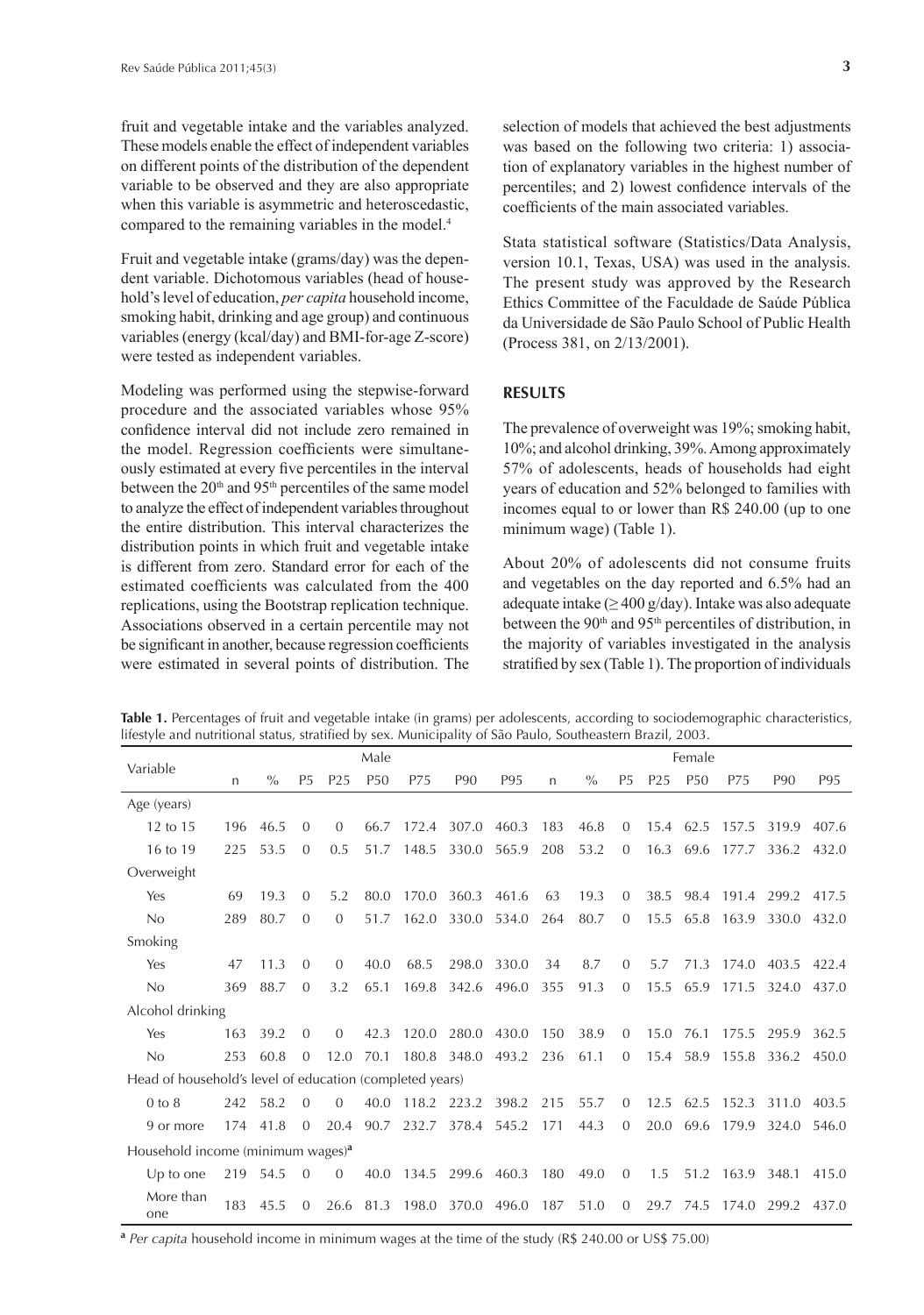

Notes: Coefficients adjusted for smoking habit, head of household's level of education, caloric intake and BMI-per-age Z-score. The gray area corresponds to the 95% confidence interval. *Per capita* household income: dichotomous variable, reference category: "more than one minimum wage".

**Figure 1.** Quantile regression coefficients by *per capita* household income and fruits and vegetables intake in adolescents. Municipality of São Paulo, Southeastern Brazil, 2003.

with an intake higher than this recommendation was lower than 10% in all strata analyzed, except for female smokers, whose 90<sup>th</sup> percentile was 403 g.

The model that best met the criteria had "*per capita* household income", "head of household's level of education" and "smoking habit" as explanatory variables, adjusted for caloric intake, age group and sex. Figures 1 and 2 show the changes in regression coefficients throughout the distribution, with regards to head of household's level of education and income. These coefficients show the difference of fruit and vegetable intake in grams among the categories of independent variables analyzed. In these graphs, the gray area represents the 95% confidence interval of coefficients estimated in each percentile. Income was positively associated with fruit and vegetable intake in the 20<sup>th</sup> to 55<sup>th</sup> percentiles.

Coefficients remained almost constant between these percentiles, indicating an intake of approximately 20 g less in the group with the lowest income. Head of household's higher level of education had a significant influence after the 70<sup>th</sup> percentile and this effect varied with the increase in percentiles. The difference in fruit and vegetable intake between the categories with the highest and lowest level of education was 63 g in the

 $70<sup>th</sup>$  percentile and  $77 g$  in the  $90<sup>th</sup>$  percentile, regardless of the remaining variables.

After the 45th percentile, the effect of smoking habit on fruit and vegetable intake was significant and it gradually increased until the  $75<sup>th</sup>$  percentile (Figure 3). The group of smokers showed an intake of 20 g and 65 g less than that of the group of non-smokers in the 45<sup>th</sup> and 75th percentiles, respectively.

#### **DISCUSSION**

In the present study, 6.5% of adolescents met the recommended fruit and vegetable intake  $(≥ 400 g/$ day). Income, head of household's level of education and smoking habit had an effect on the intake of this food group.

Although there are differences in dietary assessment methods, the results of the present study corroborate those of Brazilian studies on adolescents. Crosssectional studies using food frequency questionnaires found low intake of fruits and vegetables in Brazilian adolescents.1,25 In a study conducted by the Instituto Nacional do Câncer (INCA), approximately half (45%) of adolescents aged between 15 and 24 years, living in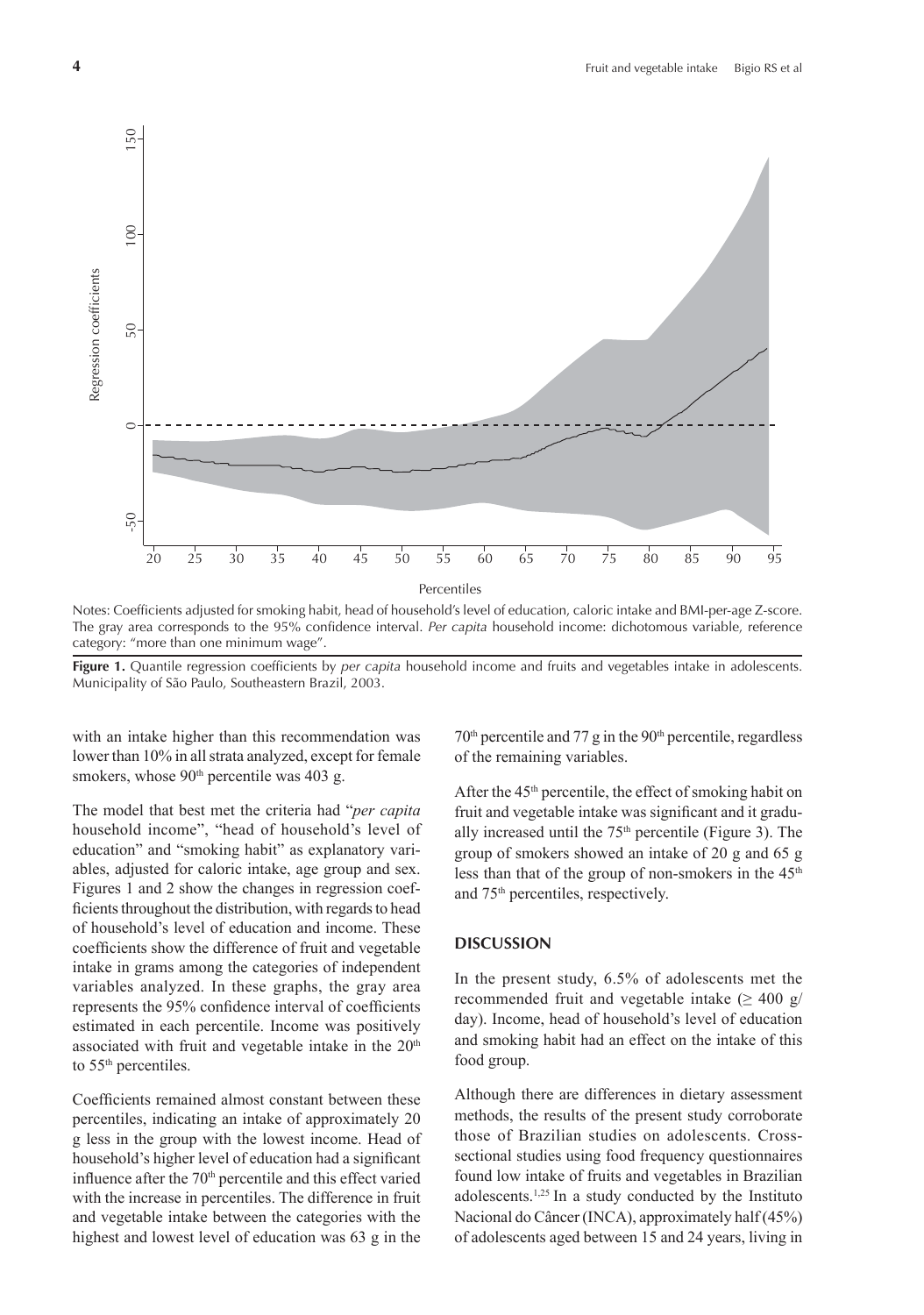

Notes: Coefficients adjusted for smoking habit, caloric intake and BMI-per-age Z-score. The gray area corresponds to the 95% confidence interval. Head of household's level of education: dichotomous variable, reference category was the group with the highest level of education.

**Figure 2.** Quantile regression coefficients by head of household's level of education and fruits and vegetables intake in adolescents. Minicipality of São Paulo, Southeastern Brazil, 2003.

the city of São Paulo, SP, consumed fruits or vegetables less than five times per week.<sup>b</sup> Among 8<sup>th</sup> grade students of municipal public schools of the city of Rio de Janeiro, Southeastern, raw and cooked vegetables were consumed at least five times per week by 20% and 16.5% of the adolescents studied, respectively.5

Recent North American studies have reported a low fruit and vegetable intake among adolescents.<sup>11,15,16</sup> However, differences in the categorization of food groups, with the inclusion of potatoes and other tubers in the fruit and vegetable group, restricted the comparison of results. Data from the 2003-2004 National Health and Nutrition Examination Survey (NHANES III), for example, showed that potatoes represented approximately 41% of the total intake of vegetables.<sup>15</sup>

Quantile regression models, used to investigate the association between fruit and vegetable intake and explanatory variables, are extensively applied in econometrics, although being rarely used in health sciences, especially in nutritional epidemiology. The study conducted by Variyam et  $al<sup>27</sup>$  on factors associated with nutrient intake using such models is one of the exceptions. In the present study, the choice for this particular model is justified by the asymmetry to the right of the curve of fruit and vegetable intake and to the heteroscedasticity of the dependent variable, in relation to the explanatory variables. In these cases, models based on the method of minimum squares create residues that can have a non-uniform variance, resulting in inferences originated from the biased coefficients. When there is no homoscedasticity, certain percentiles may be more influenced by explanatory variables than others. Finally, quantile regression models are additive, i.e. regression coefficients are interpreted as the change in a certain percentile of the dependent variable, caused by the change of an independent variable unit.

Multiple analyses show differences in the influence of income and head of household's level of education on fruit and vegetable intake among adolescents, similarly to what was observed in studies that used linear regression models.<sup>26</sup> Income was significantly associated in the lower intake percentiles (p20 to p55), whereas level of education was only associated in the highest percentiles of distribution (p70 to p95).

b Instituto Nacional de Câncer. Inquérito domiciliar sobre comportamentos de risco e morbidade referida de doenças e agravos não transmissíveis. Rio de Janeiro; 2005.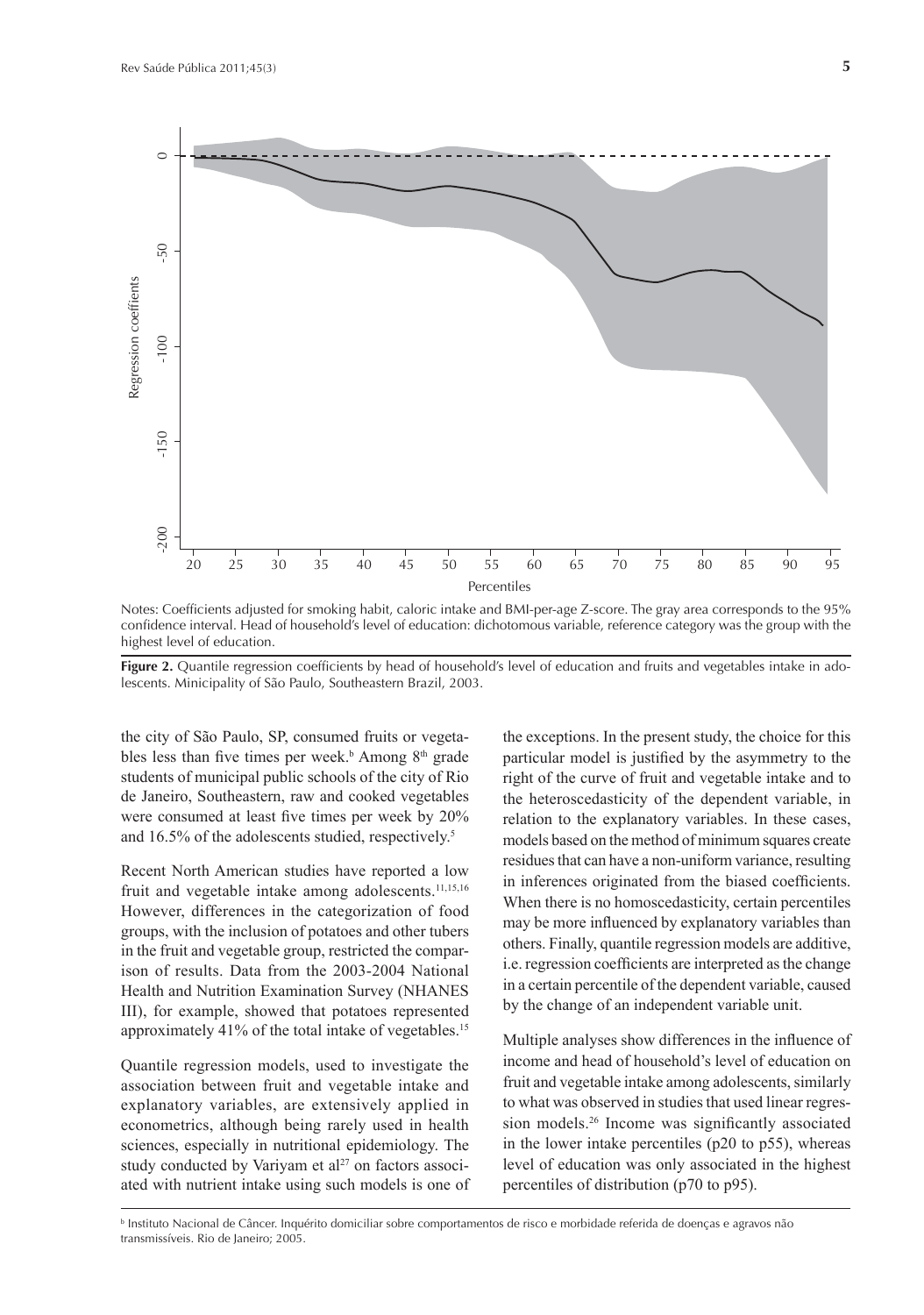

Notes: Coefficients adjusted for head of household's level of education, caloric intake and BMI-per-age Z-score. The gray area corresponds to the 95% confidence interval. Smoking habit: dichotomous variable, reference category was the group of non-smokers.

Figure 3. Quantile regression coefficients by smoking habit and fruits and vegetables intake in adolescents. Municipality of São Paulo, Southeastern Brazil, 2003.

Income can be a determinant among adolescents who consume low amounts of fruits and vegetables (75 g or less, i.e. lower than one daily portion). Among those with a higher intake (between 140 g and 460 g), head of household's level of education became a determinant.

The role of variables in fruit and vegetable intake has been investigated in different studies.<sup>7,26</sup> Income influences access to and availability of financial resources to purchase more expensive foods, such as fruits and vegetables.25 In the present study, where 52% of adolescents had a *per capita* household income equal to or lower than R\$ 240.00 (US\$ 75.00), low intake of fruits and vegetables can be attributed to the lower purchasing power of families, which would restrict the amount of fruits and vegetables available in the household.

Level of education, in its turn, would influence the foods selected, because it provides an individual with the ability to assimilate messages from nutritional education programs and understand the importance of eating as a way to promote health.26 In the present study, the higher level of education of a head of household could influence adolescents to consume more fruits and vegetables, as a result of this head of household's choice for healthier foods, once they are main responsible for family decisions.

Smoking habit has an effect on fruit and vegetable intake between the  $45<sup>th</sup>$  and  $75<sup>th</sup>$  percentiles of intake, regardless of the influence of income and head of household's level of education. These findings suggest that the effects of smoking habit on fruit and vegetable intake occur on both low (50 g) and moderate levels of intake (165 g). In a population study conducted in Canada, Birkett<sup>3</sup> observed that smokers consumed a significantly lower amount of fruits and natural fruit juices than non-smokers. In addition, those who consumed a higher number of cigarettes per day were four to six times more likely to eat less fruits than what is recommended. Although less expressive, similar results of fruit and vegetable intake were found. Smokers, however, have increased requirements of antioxidants present in the fruit and vegetable group, because they have lower plasmatic levels of these substances, caused by the excessive amount of free radicals found in cigarette smoke.14

Fruit and vegetable intake for each individual was obtained from one single 24-hour recall. This procedure fails to capture daily variations, thus increasing distribution variance.8 An intake lower than the median can be underestimated, whereas that which is higher can be overestimated. Considering the fact that the recommendation of 400g/day of fruit and vegetable intake was met in the higher percentiles of distribution, it is possible that the proportion of adolescents with an intake lower than this value is underestimated. Another effect of the increase in variance is the attenuation of measures of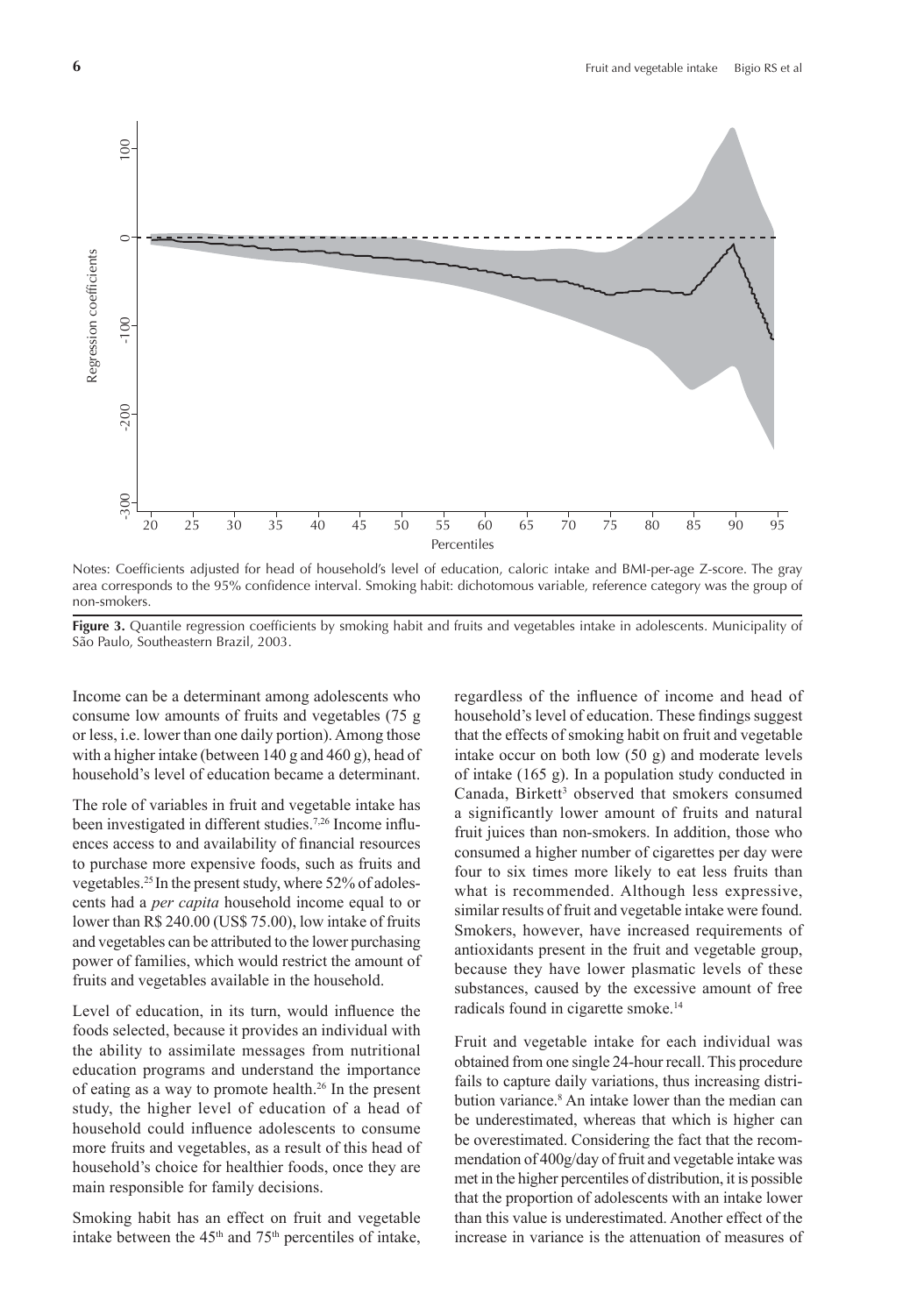association between intake and explanatory variables. This implies a possible underestimation of the coefficients found. It is assumed that the associations observed would continue to exist if more than one 24-hour recall was used one per individual, although with coefficients of higher magnitude. Despite the fact that only one dietary measurement reduces the accuracy of percentiles of intake and attenuates regression coefficients, its use does not invalidate the conclusions of this study.

Fruit and vegetable intake is a socially desirable behavior, which can result in over reporting of these foods.13,19 However, this type of bias does not seem to be a relevant source of error in the sample studied, once a low percentage of adolescents met the recommendations (6.5%) and a higher percentage did not report fruit and vegetable intake (20%).

Another possible limitation refers to the self-reported

# **REFERENCES**

- 1. Andrade RG, Pereira RA, Sichieri R. Consumo alimentar de adolescentes com e sem sobrepeso do Município do Rio de Janeiro. *Cad Saude Publica*. 2003;19(5):1485- 95. DOI:10.1590/S0102-311X2003000500027
- 2. Bazzano LA. Dietary Intake of fruit and vegetable and risk of diabetes mellitus and cardiovascular diseases. Geneva: WHO; 2005.
- 3. Birkett NJ. Intake of fruits and vegetables in smokers. *Public Health Nutr.* 1999;2(2):217-22. DOI:10.1017/ S1368980099000270
- 4. Buchinsky M. Recent advancens in quantile regression models: a practical guideline for empirical research. *J Hum Resour*. 1998;33(1):88-126.
- 5. Castro IRR, Cardoso LO, Engstrom EM, Levy RB, Monteiro CA. Vigilância de fatores de risco para doenças não transmissíveis entre adolescentes: a experiência da cidade do Rio de Janeiro, Brasil. *Cad Saude Publica*. 2008;24(10):2279-88. DOI:10.1590/ S0102-311X2008001000009
- 6. Castro MA, Barros RR, Bueno MB, César CLG, Fisberg RM. Trans fatty acids intake among the population of the city of São Paulo, Brazil. *Rev Saude Publica*. 2009;43(6):991-7. DOI:10.1590/S0034- 89102009005000084
- 7. Claro RM, Carmo HCE do, Machado FMS, Monteiro CA. Renda, preço dos alimentos e participação de frutas e hortaliças na dieta. *Rev Saude Publica.* 2007;41(4):557- 64. DOI:10.1590/S0034-89102007000400009
- 8. Dodd KW, Guenther PM, Freedman LS, Subar AF, Kipnis V, Midthune D, et al. Statistical methods for estimating usual intake of nutrients and foods: a review of the theory. *J Am Diet Assoc*. 2006;106(10):1640-50. DOI:10.1016/j.jada.2006.07.011
- 9. Farias Júnior JC. Validade das medidas auto-referidas de peso e estatura para o diagnóstico do estado nutricional de adolescentes. *Rev. Bras Saude Mater Infant.* 2007;7(2):167-74. DOI:10.1590/S1519- 38292007000200007

weight and height, used to calculate the BMI. However, the use of an anthropometric index based on selfreported measurements is described as favorable in a population of adolescents.<sup>9;10</sup>

Fruit and vegetable intake among adolescents of the city of São Paulo is significantly lower than the current recommendations and it is influenced by income, head of household's level of education and smoking habit. Intersectoral actions, aimed to encourage fruit and vegetable intake and the adoption of healthy lifestyles, can improve this situation. The implementation of public policies to reduce the prices of fruits and vegetables, the development of mechanisms that promote an increase in household income and the adoption of multiple nutritional education actions in schools are measures that help to increase fruit and vegetable intake among Brazilian adolescents.

- 10. Fonseca H, Silva AM, Matos MG, Esteves I, Costa P, Guerra A, et al. Validity of BMI based on selfreported weight and height in adolescents. *Acta Paediatr*. 2010;99(1):83-8. DOI:10.1111/j.1651- 2227.2009.01518.x
- 11. Guenther PM, Dodd KW, Reedy J, Krebs-Smith SM. Most Americans eat much less than recommended amounts of fruits and vegetables. *J Am Diet Assoc.* 2006;106(9):1371-9. DOI:10.1016/j. jada.2006.06.002
- 12. He FJ, Nowson CA, MacGregor GA. Fruit and vegetable consumption and stroke: meta-analysis of cohort studies. *Lancet.* 2006;367(9507):320-6. DOI:10.1016/S0140-6736(06)68069-0
- 13. Herbert JR, Hurley TG, Peterson KE, Resnicow K, Thompson FE, Yaroch AL, et al. Social desirability trait influences on self-reported dietary measures among diverse participants in a multicenter multiple risk factor trial. *J Nutr*. 2008;138(1):226S-34S.
- 14. Institute of Medicine. Dietary reference intakes for vitamin C, vitamin E, selenium, and carotenoids. Washington, DC: National Academy Press; 2000.
- 15. Kimmons J, Gillespie C, Seymour J, Serdula M, Blanck HM. Fruit and vegetable intake among adolescents and adults in the United States: percentage meeting individualized recommendations. *Medscape J Med*. 2009;11(1):26.
- 16. Larson NI, Neumark-Sztainer DR, Harnack LJ, Wall MM, Story MT, Eisenberg ME. Fruit and vegetable intake correlates during the transition to young adulthood. *Am J Prev Med*. 2008;35(1):33-7. DOI:10.1016/j.amepre.2008.03.019
- 17. Levy-Costa RB, Sichieri R, Pontes NS, Monteiro CA. Disponibilidade domiciliar de alimentos no Brasil: distribuição e evolução (1974-2003). *Rev Saude Publica*. 2005;39(4):530-40. DOI:10.1590/S0034- 89102005000400003